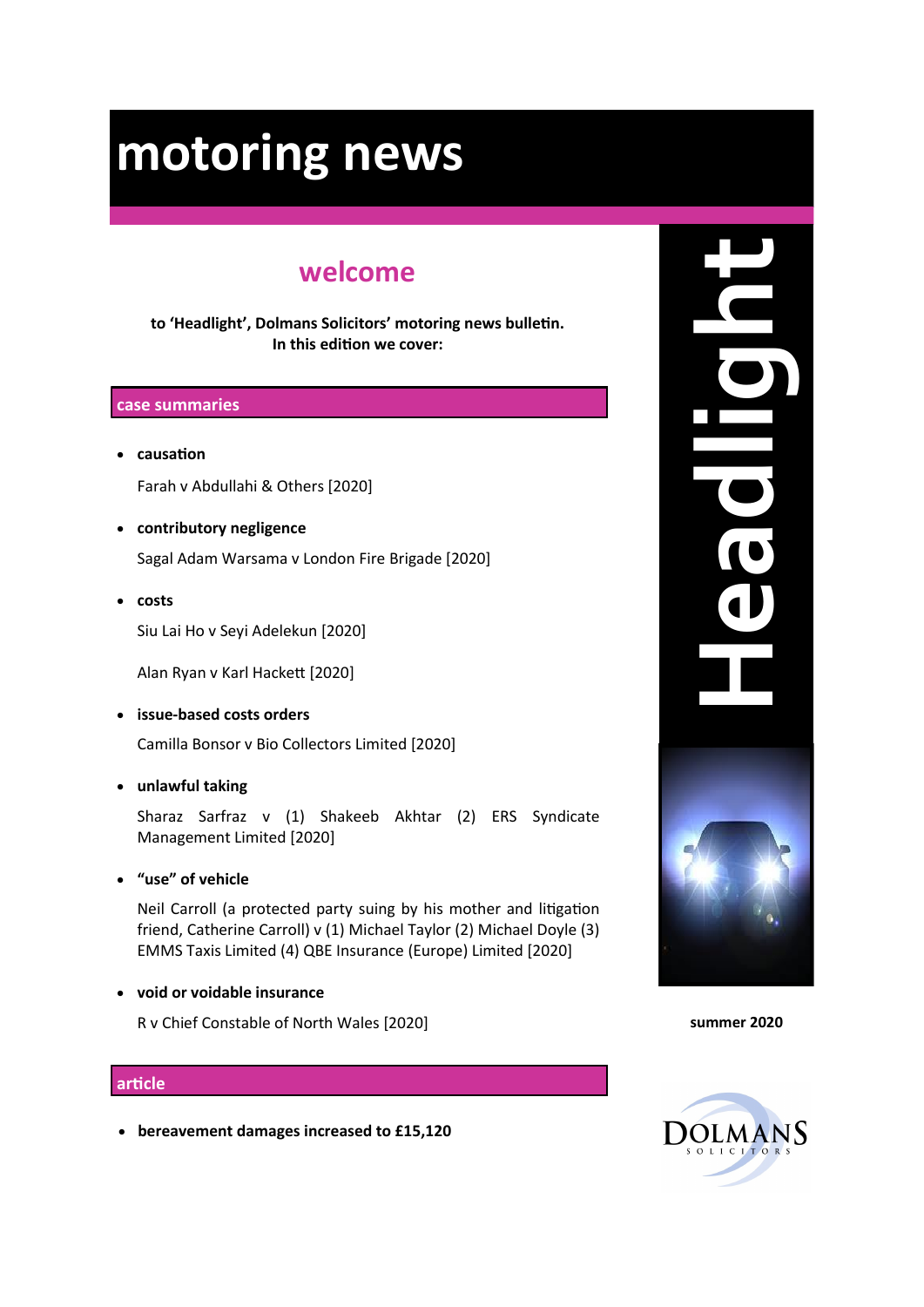

## **Farah v Abdullahi & Others [2020] \_\_\_\_\_\_\_\_\_\_\_\_\_\_\_\_\_\_\_\_\_\_\_\_\_\_\_\_\_\_\_\_\_\_\_\_\_**

**\_\_\_\_\_\_\_\_\_\_\_\_\_\_\_\_\_\_\_\_\_\_\_\_\_\_\_\_\_\_\_\_\_\_\_\_\_**

The claimant was one of a group of men who had been drinking and fighting in the street in the early hours of the morning. The first defendant deliberately drove his Ford car at the group, who took evasive action.



The claimant sustained a fracture to his right tibia and there was an issue as to how and when the claimant sustained that injury. As the claimant was taking evasive action and/or was struck by the Ford, he ended up in front of a Mercedes which had stopped just behind him and then accelerated away with the claimant's body across the windscreen and bonnet. The Mercedes accelerated to a speed of about 27mph and then braked sharply so that the claimant was propelled backwards and onto the ground, where his head struck the tarmac. There was an issue as to whether the claimant had jumped off the car and whether he had suffered a diffuse axonal injury to his brain. Subsequently, the Ford was driven at the claimant who was lying on the ground, striking the claimant at a speed of 20 to 21mph and continuing down the road for 33 metres with the claimant underneath the car. The claimant was left with multiple injuries and the court was required to determine issues of liability and causation relating to those injuries.

It was held that the claimant's right tibial fracture was sustained as a result from the initial glancing blow from the Ford. The claimant had not jumped from the Mercedes and the driver of the Mercedes had not deliberately intended to injure the claimant. He did not expect the claimant to be on his bonnet when he drove off and his actions were consistent with panic or hastiness, and a wish to get away, without caring about the risk of injury to the claimant. The driver of the Mercedes was clearly aware of the claimant's presence and braked sharply in order to get him off, which was his aim, rather than to injure the claimant. As for the brain injury, the claimant was conscious before he was struck by the Ford and the rotational forces on the claimant's head when he struck the tarmac were not sufficient to have caused the diffuse axonal injury. The court held that the brain injury was sustained when the claimant was struck by the Ford with forces of a significantly higher magnitude than had previously been the case. As such, the driver of the Ford (the first defendant) was liable for all of the claimant's injuries and faced a charge of attempted murder.

## **Sagal Adam Warsama v London Fire Brigade [2020]**

**\_\_\_\_\_\_\_\_\_\_\_\_\_\_\_\_\_\_\_\_\_\_\_\_\_\_\_\_\_\_\_\_\_\_\_\_\_**

**\_\_\_\_\_\_\_\_\_\_\_\_\_\_\_\_\_\_\_\_\_\_\_\_\_\_\_\_\_\_\_\_\_\_\_\_\_**

The claimant claimed damages for serious personal injury and losses arising from a road traffic accident, when the nearside wing mirror of a moving fire engine came into contact with her head whilst she was present on the carriageway.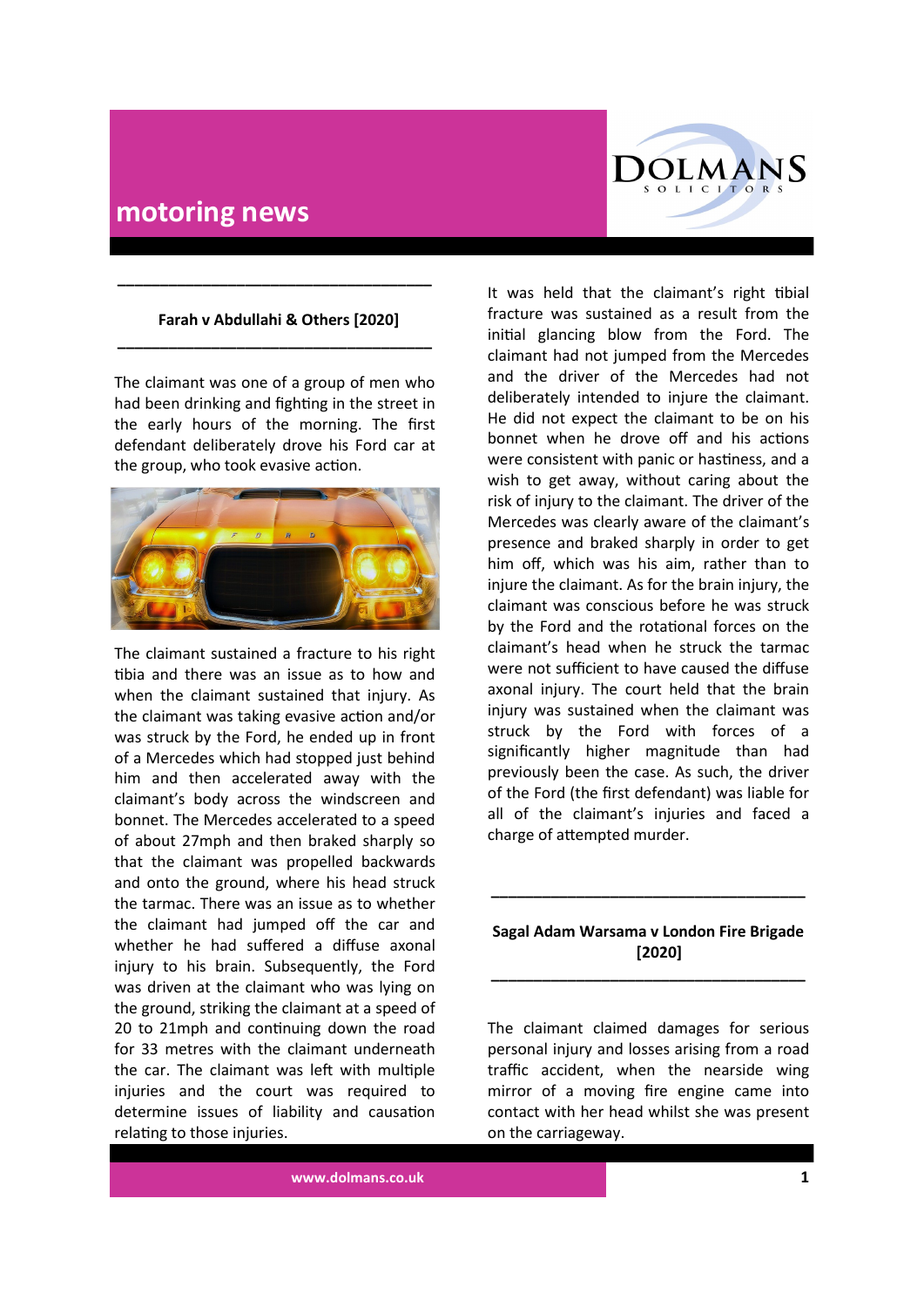

The fire engine was on an emergency call out, but the claimant was intoxicated and had called the police as a result of a separate incident. When she heard the siren, she stepped out onto the road as she heard the siren thinking it was the police responding to her call. The driver's evidence was that he applied his brake after seeing the claimant crossing the thick white line separating the main carriageway from the bus lane, but thought that she would not move beyond the white line, so he had not applied emergency braking for fear of skidding. However, an eyewitness confirmed that the claimant had staggered sideways between the parked vehicles in the bus lane and into the middle lane before moving back towards to the pavement and being hit by the fire engine.

It was held at trial that the driver of an emergency vehicle owed the same duty of care to the public as a civilian driver when responding to an emergency. Of course, the statutory speed limit was disapplied under the Road Traffic Regulation Act 1967 s.87, but it was held that the fire engine was travelling too fast in the circumstances as it was a busy road and there were large groups of people around. Further findings of negligence were also found against the driver in that he should have started braking as soon as he saw the claimant emerging from the parked cars and had he done so, the accident would have been avoided. However, 50% contributory negligence was found against the claimant whereby she had placed herself in a dangerous position and her conduct impeded the legitimate and important public work of those tasked with attending emergency call outs.

#### **Siu Lai Ho v Seyi Adelekun [2020] \_\_\_\_\_\_\_\_\_\_\_\_\_\_\_\_\_\_\_\_\_\_\_\_\_\_\_\_\_\_\_\_\_\_\_\_\_**

**\_\_\_\_\_\_\_\_\_\_\_\_\_\_\_\_\_\_\_\_\_\_\_\_\_\_\_\_\_\_\_\_\_\_\_\_\_**

The claimant issued a personal injury claim under the pre-action protocol for low value personal injury claims in road traffic accidents. The defendant denied liability, and the claim exited the protocol and was allocated to the fast track. The claimant applied to reallocate the claim to the multitrack, but, before the application was heard, the defendant made a part 36 offer and agreed to the matter being reallocated to the multi-track. The part 36 offer stated that the defendant would pay the claimant's costs in accordance with CPR r.36.13, such costs to be assessed if not agreed. The claimant accepted the offer and a consent order was signed by the parties, which included an agreement that the defendant would pay the claimant's reasonable costs on the standard basis, to be assessed if not agreed. However, the parties could not agree on costs, with the defendant arguing that the fixed costs regime under part 45 applied. A deputy district judge agreed, but the decision was subsequently reversed by a circuit judge.

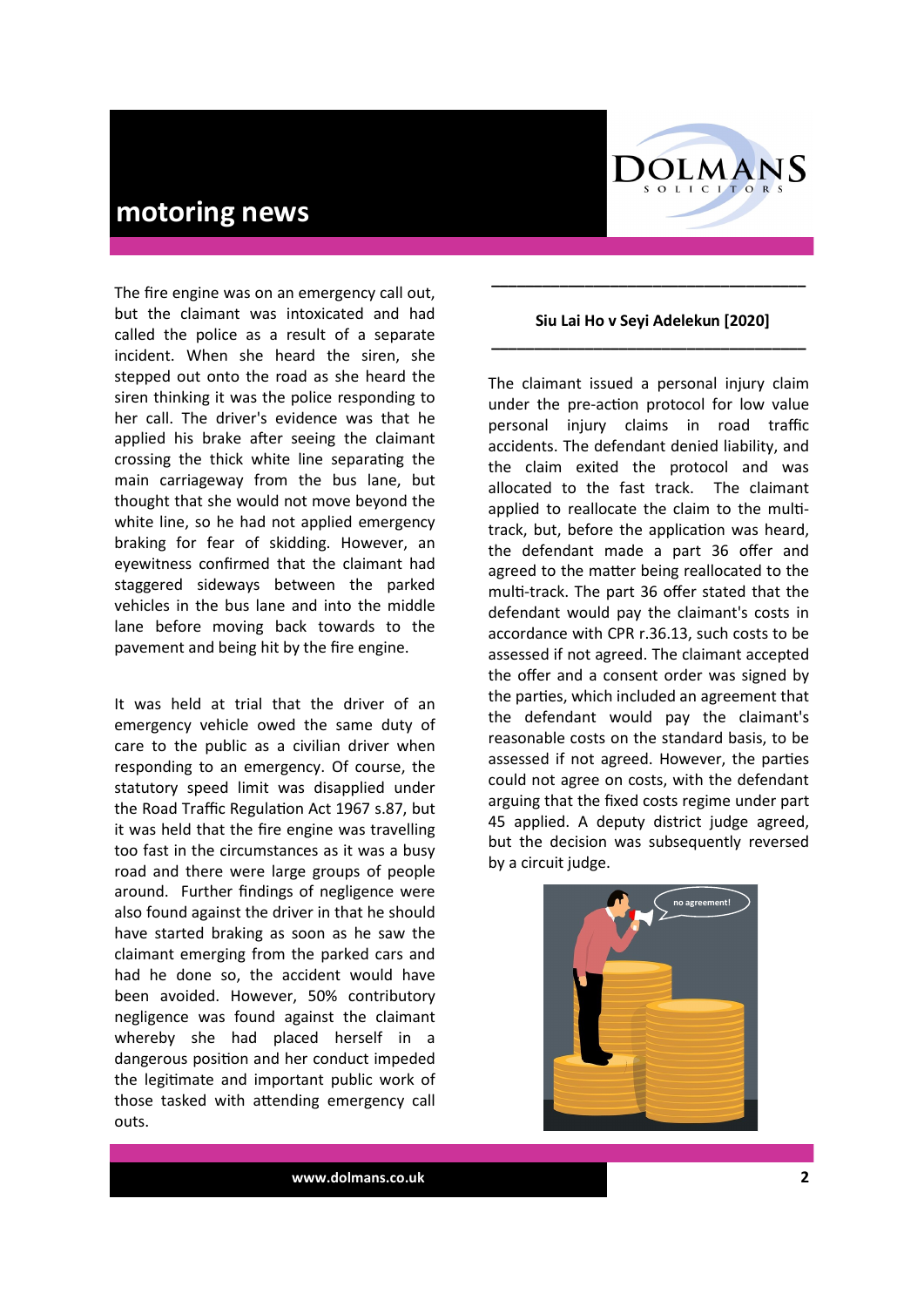

This was appealed at the court of appeal, who held that the defendant had not offered to pay standard rather than fixed costs, and the parties had not contracted out of the fixed costs regime, thereby, making a costs order in the defendant's favour. The defendant then argued that it was entitled to set off its costs of the appeal against the order for the fixed recoverable costs of the claim. However, the claimant argued that the case fell within the scope of the qualified one-way costs shifting (QOCS) regime. The court of appeal found that it was bound by the case of *Howe v Motor Insurers' Bureau (Costs) [2017] 7 WLUK 84* and, accordingly, the court held it was appropriate to allow the defendant to set off the costs due against their liability to the claimant for the costs of the claim generally.

## **Alan Ryan v Karl Hackett [2020] \_\_\_\_\_\_\_\_\_\_\_\_\_\_\_\_\_\_\_\_\_\_\_\_\_\_\_\_\_\_\_\_\_\_\_\_\_**

**\_\_\_\_\_\_\_\_\_\_\_\_\_\_\_\_\_\_\_\_\_\_\_\_\_\_\_\_\_\_\_\_\_\_\_\_\_**

The claimant submitted a claim in accordance with the pre-action protocol for low value personal injury. Liability was admitted. It was thought that the injuries would resolve over the course of a year, but it transpired that it would take much longer. The claimant requested an interim payment of £1,000 and later notified the defendant that the claim had exited the portal. This was on the basis that the interim payment had not been made within 10 days of receiving the interim settlement pack.



In fact, the interim payment had been made, and received, within the relevant period. In any event, the claim proceeded outside the portal and part 7 proceedings were issued, with the valuation of the claim increasing over time. A part 36 offer was accepted by the claimant and the matter was concluded. However, in relation to costs, the defendant argued that fixed costs should apply as the claim should have remained in the portal. The judge declined to award fixed costs, stating that the claim became more valuable and would have inevitably left the portal at some point. The defendant appealed the decision and submitted that the judge gave no weight to the fact that the claimant's error in exiting the portal when he was not entitled to do so deprived him of any opportunity to settle the claim within the portal.

It was held that the position on the facts meant it was inevitable that once the claimant thought that his claim was worth more than the protocol limit, the protocol would have been exited. The judge also considered, and rejected, the argument that the defendant might, within the portal, have offered a settlement figure that the claimant might have accepted. The claimant was not limited to receiving only fixed costs.

#### **Camilla Bonsor v Bio Collectors Limited [2020] \_\_\_\_\_\_\_\_\_\_\_\_\_\_\_\_\_\_\_\_\_\_\_\_\_\_\_\_\_\_\_\_\_\_\_\_\_**

**\_\_\_\_\_\_\_\_\_\_\_\_\_\_\_\_\_\_\_\_\_\_\_\_\_\_\_\_\_\_\_\_\_\_\_\_\_**

The claimant was injured in an accident involving the defendant's lorry. The court found that the defendant's employee had driven the lorry negligently and caused the claimant's injuries.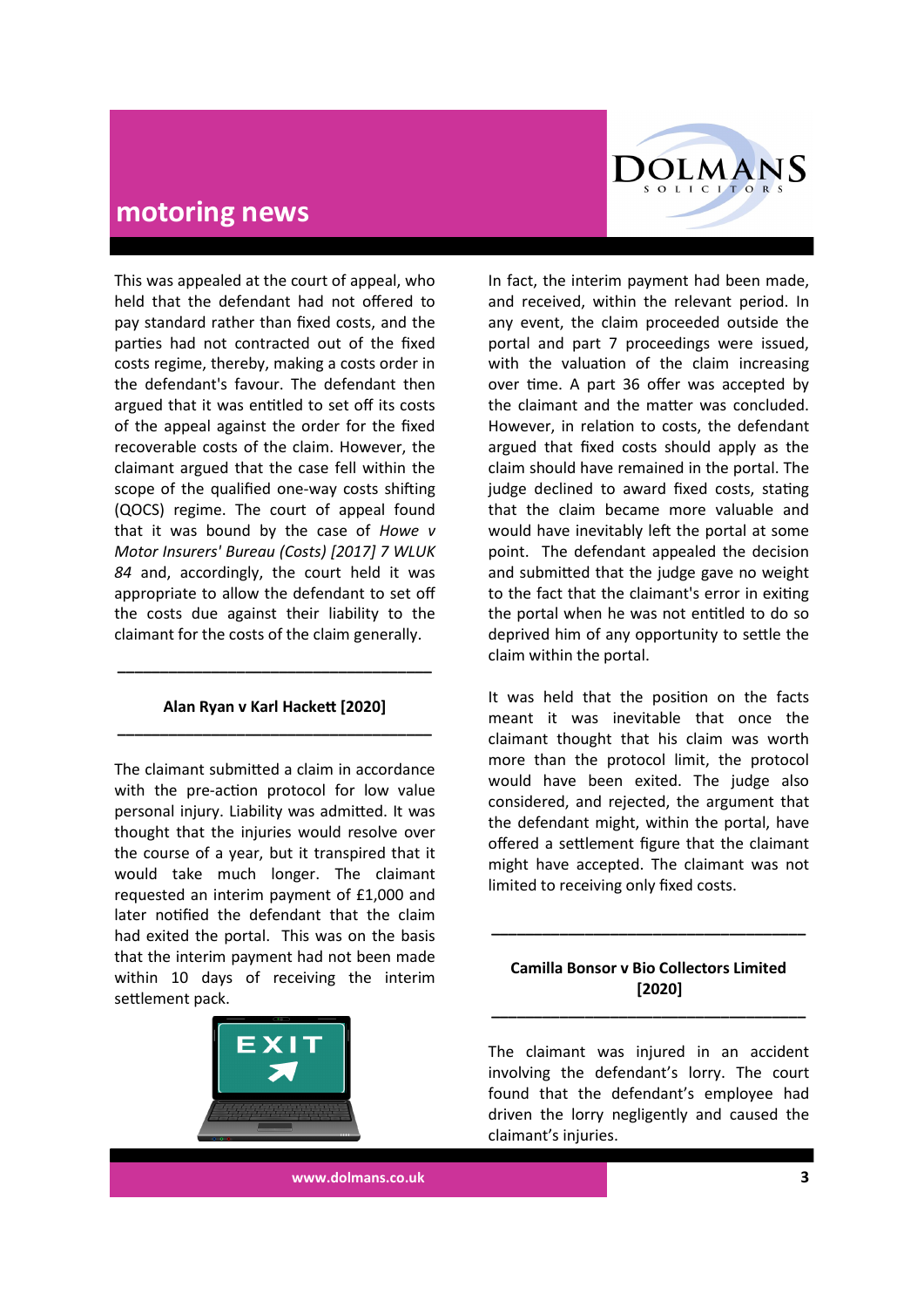

The defendant was vicariously liable to pay the claimant's damages and costs. The claim had also included allegations against the defendant concerning three pieces of equipment that should have been fitted to the lorry, namely proximity sensors, a lens and a speaker warning. The parties' experts pointed out that these features were not required by law and the claimant abandoned the sensor and speaker arguments, but maintained the lens allegation. The court found that the claimant did not prove breach of duty or causation in respect of the lens and the defendant sought an issue-based costs order limiting its liability to 80% of the claimant's costs. The claimant argued that the allegation relating to the lens had not taken up significant time or expense and there was no reason to depart from the usual rule that costs follow the event. The draft judgment determined that the lens allegation was a discrete issue that had added sufficiently to the length of the trial and the litigation time on the issue represented 8% of the claimant's total costs. The claimant submitted that the time spent only represented 2% of her total costs and, in any event, the court did not have to consider whether to make an issue-based costs order where the successful party had been unsuccessful on a discrete issue.

It was held that an unsuccessful discrete issue did not automatically give rise to an issuebased costs order. However, it was unreasonable for the claimant to pursue the lens allegation which was based on unsatisfactory and insufficient evidence. Moreover, the sensor and speaker allegations were abandoned at a late stage of the proceedings. The lens allegation had resulted in a material increase in trial time and increased costs.

The court held that it was practicable to award a proportion of the costs, and taking a figure in between the draft judgment and the claimant's analysis, applying a broad-brush approach, the appropriate reduction was 10% of the total costs.

#### **Sharaz Sarfraz v (1) Shakeeb Akhtar (2) ERS Syndicate Management Limited [2020]**

**\_\_\_\_\_\_\_\_\_\_\_\_\_\_\_\_\_\_\_\_\_\_\_\_\_\_\_\_\_\_\_\_\_\_\_\_\_**

**\_\_\_\_\_\_\_\_\_\_\_\_\_\_\_\_\_\_\_\_\_\_\_\_\_\_\_\_\_\_\_\_\_\_\_\_\_**

The claimant, defendant and another man got into the claimant's car after an evening of drinking. The defendant took the keys from the claimant's pocket and drove, with the claimant in the passenger seat. The defendant drove at an excessive speed and crashed. The claimant suffered a traumatic brain injury and brought a claim on the basis that the insurer had a contingent liability to satisfy any judgment that might be obtained against the defendant.



The insurer applied to strike out the claim on the ground that its contingent liability was excluded by s.151(4) of the Road Traffic Act 1988. An "excluded liability" meant a liability in respect of injury to anyone who allowed himself to be carried in the vehicle and had reason to believe that the vehicle had been stolen or unlawfully taken.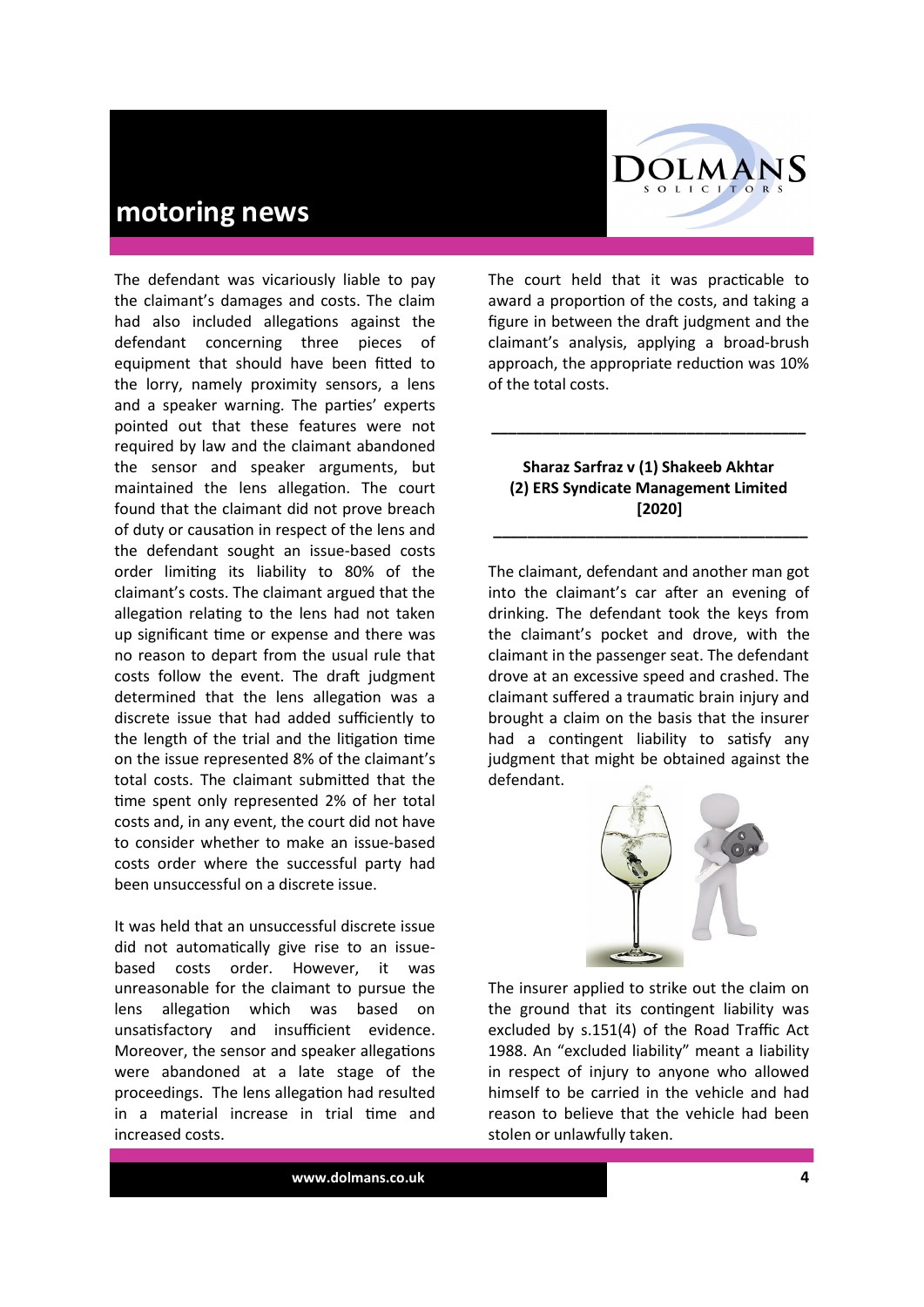

It was agreed that the defendant had taken the car without the claimant's authority, such that s.151(4) potentially applied, and the hearing proceeded on that basis. The insurer argued that "unlawful taking" was a reference to the offence of taking a motor vehicle contrary to the Theft Act 1968, s.12, and that taking the keys and getting in the car was sufficient to exclude liability. The claimant argued that s.151(4) focused attention on the status of the vehicle and it could not be said to have been "taken" until it had moved.

It was held that the primary offence under s.12 was only committed once the offender took the vehicle. Accordingly, the car could not be said to have been "unlawfully taken" until it was driven away, and taking possession of the keys and sitting in the driver's seat were all acts that fell short of actually taking the vehicle. That was sufficient for the insurer's application to fail, such that their contingent liability was not excluded. There was no reasonable opportunity after the car was driven off for the claimant to alight before the accident. In any event, the claimant had not "allowed" himself to be carried in the car and his sole purpose of getting in the car was in order to prevent the defendant from taking it. The insurer's application was refused.

**Neil Carroll (a protected party suing by his mother and litigation friend, Catherine Carroll) v (1) Michael Taylor (2) Michael Doyle (3) EMMS Taxis Limited (4) QBE Insurance (Europe) Limited [2020]**

**\_\_\_\_\_\_\_\_\_\_\_\_\_\_\_\_\_\_\_\_\_\_\_\_\_\_\_\_\_\_\_\_\_\_\_\_\_**

This case involved a claimant who had been out with friends drinking alcohol until the early hours and in order to get home had flagged a taxi down.

**\_\_\_\_\_\_\_\_\_\_\_\_\_\_\_\_\_\_\_\_\_\_\_\_\_\_\_\_\_\_\_\_\_\_\_\_\_**

Unbeknown to the claimant, the taxi driver had no intention of taking him to his final destination. Instead, the taxi driver watched the claimant try and enter his pin number into two different cash points, before taking off in his taxi with the stolen bank card.



The claimant was abandoned and called his girlfriend, who drove to the cashpoint to collect him, however, the claimant did not wait and started walking home. Unfortunately, on his way home, the claimant fell off a motorway bridge, suffering catastrophic injuries. As a result of his injuries, the claimant issued proceedings against not only the taxi driver, but also the taxi driver's insurer. The key point was whether the insurer was liable for the claimant's injuries pursuant to the Road Traffic Act 1988 s.145(3)(a) as being injury to a person arising out of the use of the vehicle on a road and/or liable under the insurance policy.

The judge, applying the principles derived from *Dunthorne v Bentley [1996] RTR 428, CA*  held that it was 'very clear' that the claimant's injuries had nothing whatsoever to do with "the use of the vehicle on a road" in the context of section 145(3)(a) of the Road Traffic Act 1988 because his journey in the taxi ended when he got out to use the cashpoint and the claimant broke the causal chain in deciding to walk home after he was abandoned by the taxi driver instead of waiting for his girlfriend to collect him.

**www.dolmans.co.uk 5**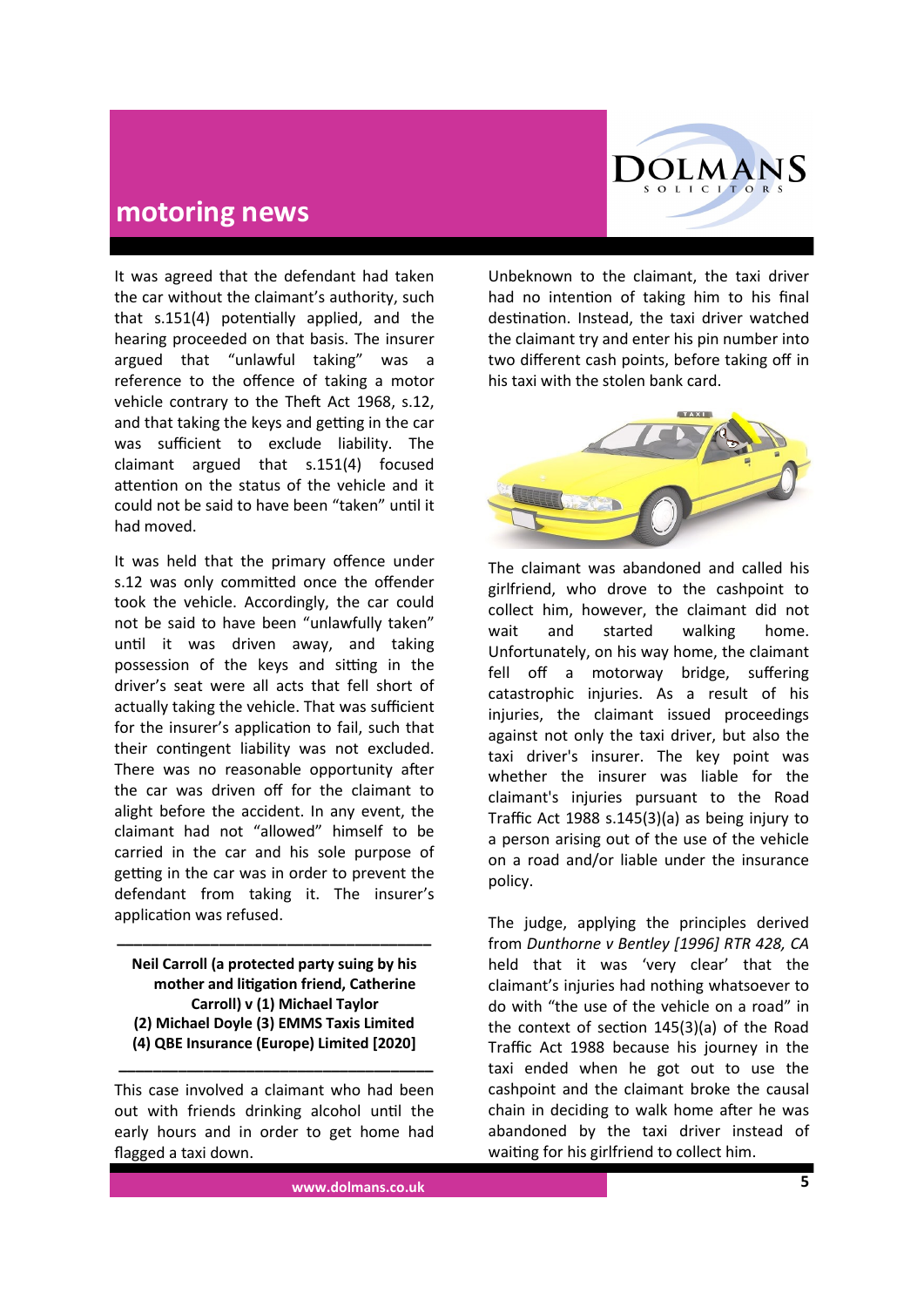

In addition, the taxi driver's insurance policy was limited to use of the vehicle for social/ domestic purposes, use for the insured's business or use for the carriage of passengers for hire and reward. The fact that, from the taxi driver's perspective, the purpose of the journey was to steal from the claimant meant that the taxi driver was using the taxi for a criminal purpose and not one of the permitted uses under his insurance policy, confirming the insurer was not liable under the policy for the claimant's injuries because the injuries had not "arisen out of the use of the taxi" and there was no causal link so as to fix the insurer with liability under the Road Traffic Act 1988 s.145(3)(a).

#### **R v Chief Constable of North Wales [2020] \_\_\_\_\_\_\_\_\_\_\_\_\_\_\_\_\_\_\_\_\_\_\_\_\_\_\_\_\_\_\_\_\_\_\_\_\_**

**\_\_\_\_\_\_\_\_\_\_\_\_\_\_\_\_\_\_\_\_\_\_\_\_\_\_\_\_\_\_\_\_\_\_\_\_\_**

The claimant and her husband were German nationals and had parked their vehicle on an industrial estate whilst looking for a petrol station on 28 October 2019. They were approached by a police officer who seized the vehicle after the claimant was unable to provide any documentation to show it was insured.



The claimant later sought to recover the vehicle and produced a certificate of insurance taken out on 11 November 2019. The police officer made enquiries with the insurance company and it became apparent that the claimant had not disclosed that she had driving convictions, the vehicle was not registered and that the purpose of obtaining the insurance was to secure the release of the vehicle. The officer refused to accept the certificate as valid on the basis that the claimant's non-disclosure had "invalidated" the policy. The police officer refused to release the vehicle and the insurance company informed the claimant on 12 May 2020 that it was avoiding the policy. The defendant had since disposed of the vehicle at auction. The claimant applied for a judicial review of the decision and the issue was whether a certificate of motor insurance which could be avoided for non-disclosure was, nevertheless, a 'valid' certificate of insurance within the meaning of the Road Traffic Act 1988.

It was held that the policy of insurance was voidable, but was not avoided until 12 May 2020. The policy had remained in force until that date and, at the time the certificate was presented to the police, it was a valid certificate. The officer had taken into account immaterial matters when making his decision and the court held that the claimant should have been permitted to recover the vehicle from custody. The police officer's decision that the certificate of insurance was invalidated when presented was quashed. The disposal of the vehicle was extremely surprising and the court held that damages could be recovered in judicial review proceedings, which were to be assessed.